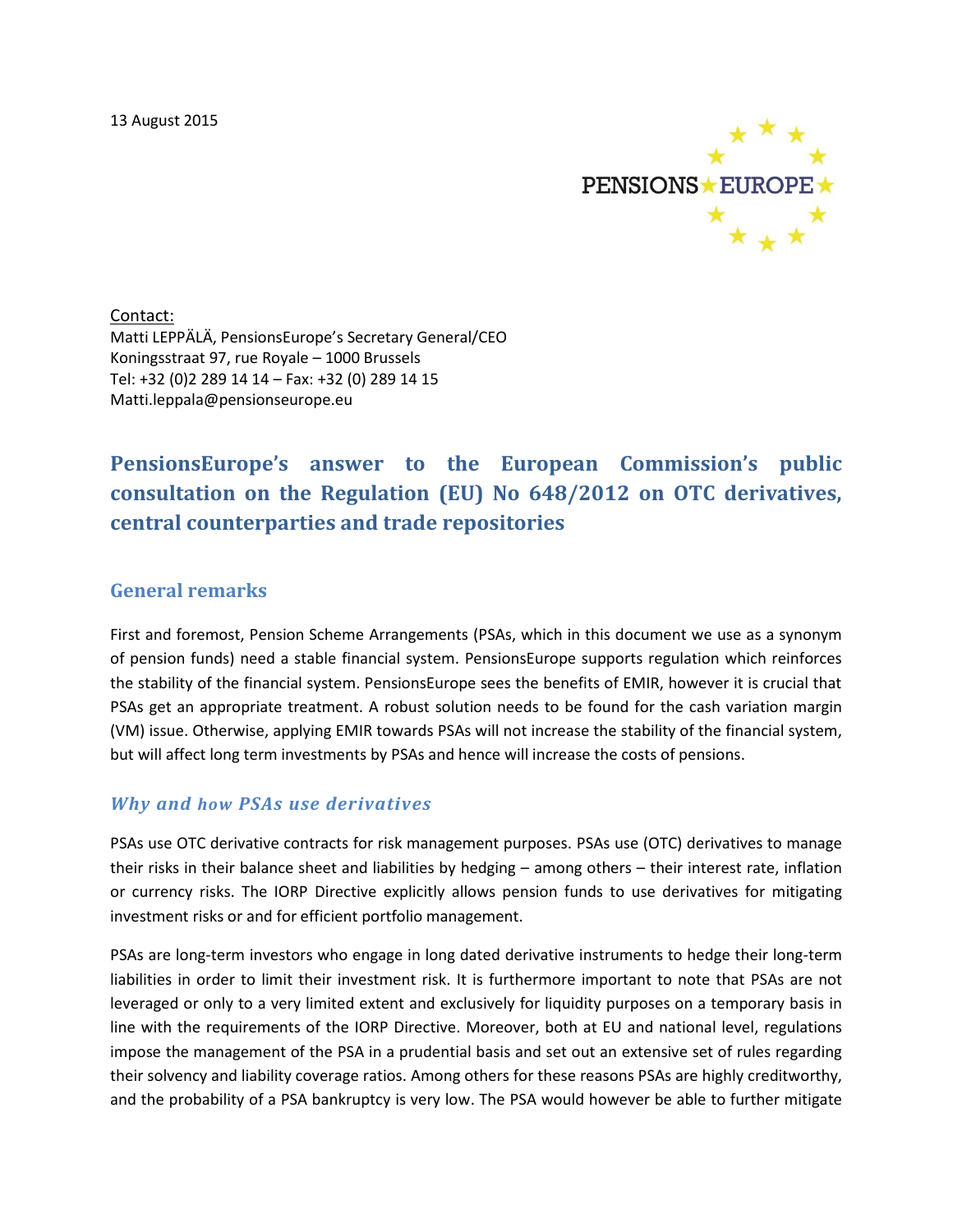such risk by, for instance, the funding and/or backing from its sponsor company and other available tools such as pension protection funds and benefit reduction mechanisms.

### *The impact of EMIR on PSAs*

The implementation of EMIR as it currently stands leads to substantially higher costs for PSAs as a result of the fees to counterparties, higher costs in execution and running the fund (also administration and communication) and loss of return on (cash) collateral, which will yield lower than other assets. It should be noted that according to the research report adopted by the European Commission on 3 February 2015, "the cumulative cost in the 100 bps simulation is up to 3.1 per cent of [retirement] incomes in the Netherlands and 2.3 per cent in the UK. The estimated impact across the EU28 is a 1.1–2.2 per cent reduction".

Most importantly, central clearing can lead to higher liquidity risk and a liquidity squeeze since more liquid assets are needed as collateral for derivatives transactions. This could impact long term assets allocation (LTI) negatively due to the switch to more liquid assets to comply with EMIR requirements.

### *PSA exemption on central clearing*

 $\overline{a}$ 

The recognition of the special position of PSAs has been translated via the 3-years exemption from the clearing obligation of OTC derivatives. The Commission has proposed to extend this exemption by 2 more years (until August 2017) to provide Central Counterparties (CCP) enough time to find an alternative to cash variation margin. PSAs are fully invested which means that in principle no cash pool is available to post as variation margin. The cash variation margin requirement will makes PSAs highly dependent on the repo market or other forms of collateral transformation. CRDIV and CRR restrict the liquidity on the repo market<sup>1</sup>. It is uncertain if these markets are still open and liquid in times of stress when liquidity is needed most<sup>2</sup>.

As the undesired consequences for PSAs are not yet solved, we call on the Commission to reconsider whether the market can propose fit for purpose clearing solutions meeting the needs of PSAs and to require that CCPs accept among others non-cash assets as collateral to meet Variation Margins.

**PensionsEurope calls on the Commission to maintain the exemption for PSAs from the central clearing obligation in place until a suitable clearing solution has been found.** The market has not yet developed a practicable and efficient process for central clearing of pension scheme's OTC derivative transactions. In addition to this, the existing exemption has not delivered a relief from mandatory clearing for three to six years as originally envisaged, as the clearing obligation is still not effective.

<sup>&</sup>lt;sup>1</sup> The reduction in repo activity revealed by the latest survey was widely expected and is seen as reflecting subdued business conditions and the *impact of leverage and liquidity regulations aimed at reducing the reliance of banks on short-term wholesale funding*". Page 4, International Capital Market Association, European repo market survey, number 28 conducted December 2014, published February 2015. <http://www.icmagroup.org/Regulatory-Policy-and-Market-Practice/short-term-markets/Repo-Markets/repo/latest/>

<sup>2</sup> Baseline report on solutions for the posting of non-cash collateral to central counterparties by pension scheme arrangements: a report for the European Commission prepared by Europe Economics and Bourse Consult (referred to as the Europe Economics and Bourse Consult report in the following footnotes), p. 10.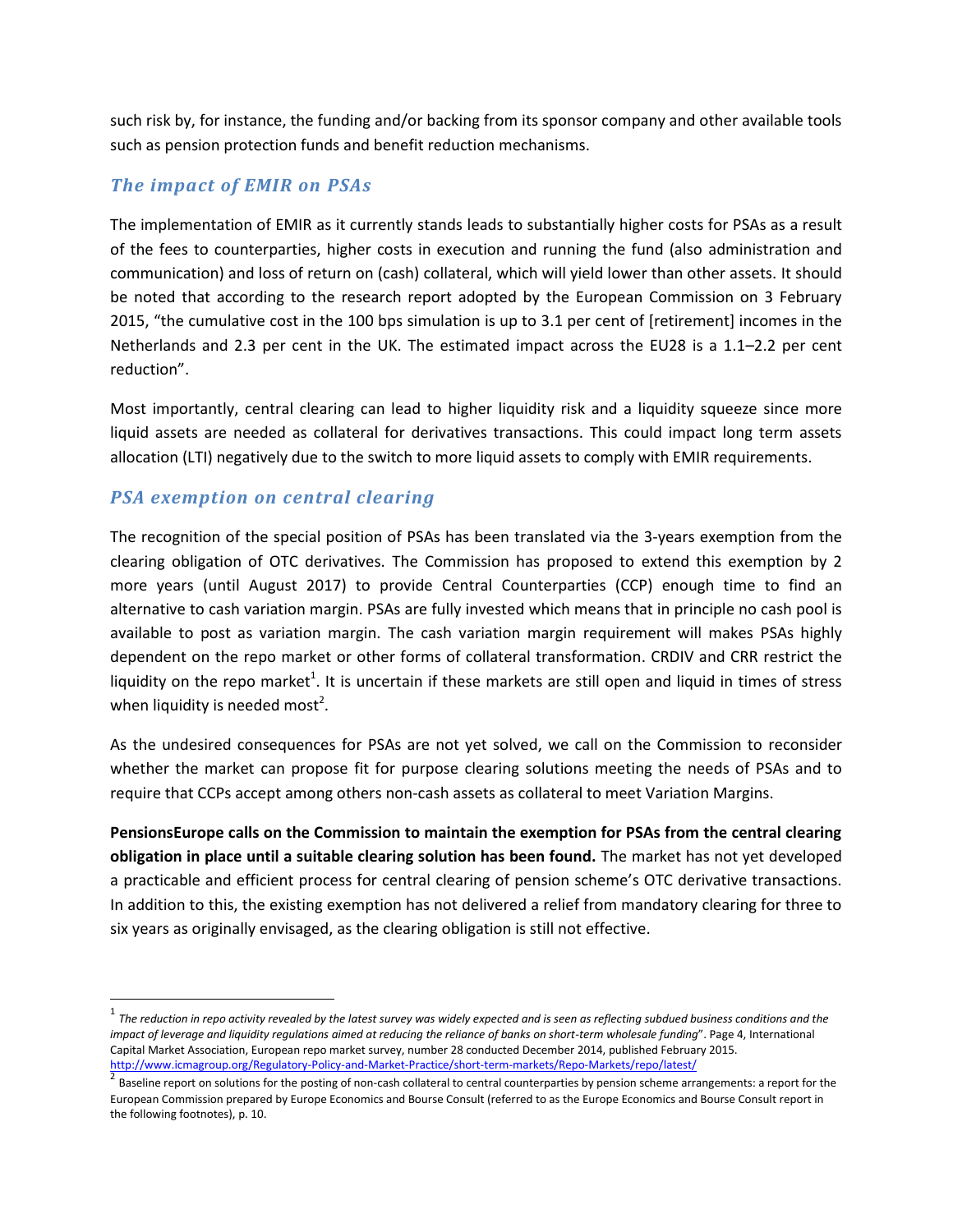Consequently, **the European Commission should address the issue of the transitional provision under Article 89(1) for pension scheme arrangements (PSAs), consider revising the basic parameters of the transitional measure and amend the Level 1 text in order to exempt PSAs until cost-acceptable noncash collateral solutions for PSAs are available.** 

At the same time, PensionsEurope urges the Commission to review every three years whether a suitable central clearing process has been developed during the maintenance of the exemption in case a solution has not been found by 2018. If a review found that a satisfactory process was available, then the exemption could fall away at that point, however not before.

PSAs stand ready to engage with EU policymakers and CCPs in order to find suitable solutions.

### **Answers to specific questions**

## **2. Your opinion**

## *Question 1.1: CCP Liquidity*

*Article 85(1)(a) states that: "The Commission shall …… assess, in cooperation with the members of the ESCB, the need for any measure to facilitate the access of CCPs to central bank liquidity facilities".*

*There are no provisions under EMIR facilitating the access of CCPs authorised under EMIR to additional liquidity from central banks in stress or crisis situations, either from the perspective of the members of the ESCB or from the perspective of CCPs. However, it is recognised that in some member states, CCPs are required to obtain authorisation as credit institutions in accordance with Article 6 of Directive 2006/48/EC. Such authorisation creates access to central bank liquidity for those CCPs. On the other hand, other member states do not require CCPs to obtain such an authorisation.*

#### Is there a need for measures to facilitate the access of CCPs to central bank liquidity facilities?

Yes, such measures are needed as facilitating the access of CCPs to central bank liquidity will increase financial stability and therefore it will serve to the ultimate objective of EMIR and of the G20 OTC derivatives reforms.

Facilitation of access of CCPs to central bank liquidity facilities has the potential of decreasing liquidity risk for CCPs and subsequently the counterparty risk for CMs and their clients on CCPs significantly.

#### If your answer is yes, what are the measures that should be considered and why?

Indeed, there is a need for measures to facilitate (unlimited) access of all CCPs to central bank liquidity facilities, especially in times of market stress or crisis situations. The system of central clearing concentrates risks within a small number of CCPs. Measures are needed to guarantee the financial stability and solidity of CCPs. Many countries have already provided CCPs (limited) access to central bank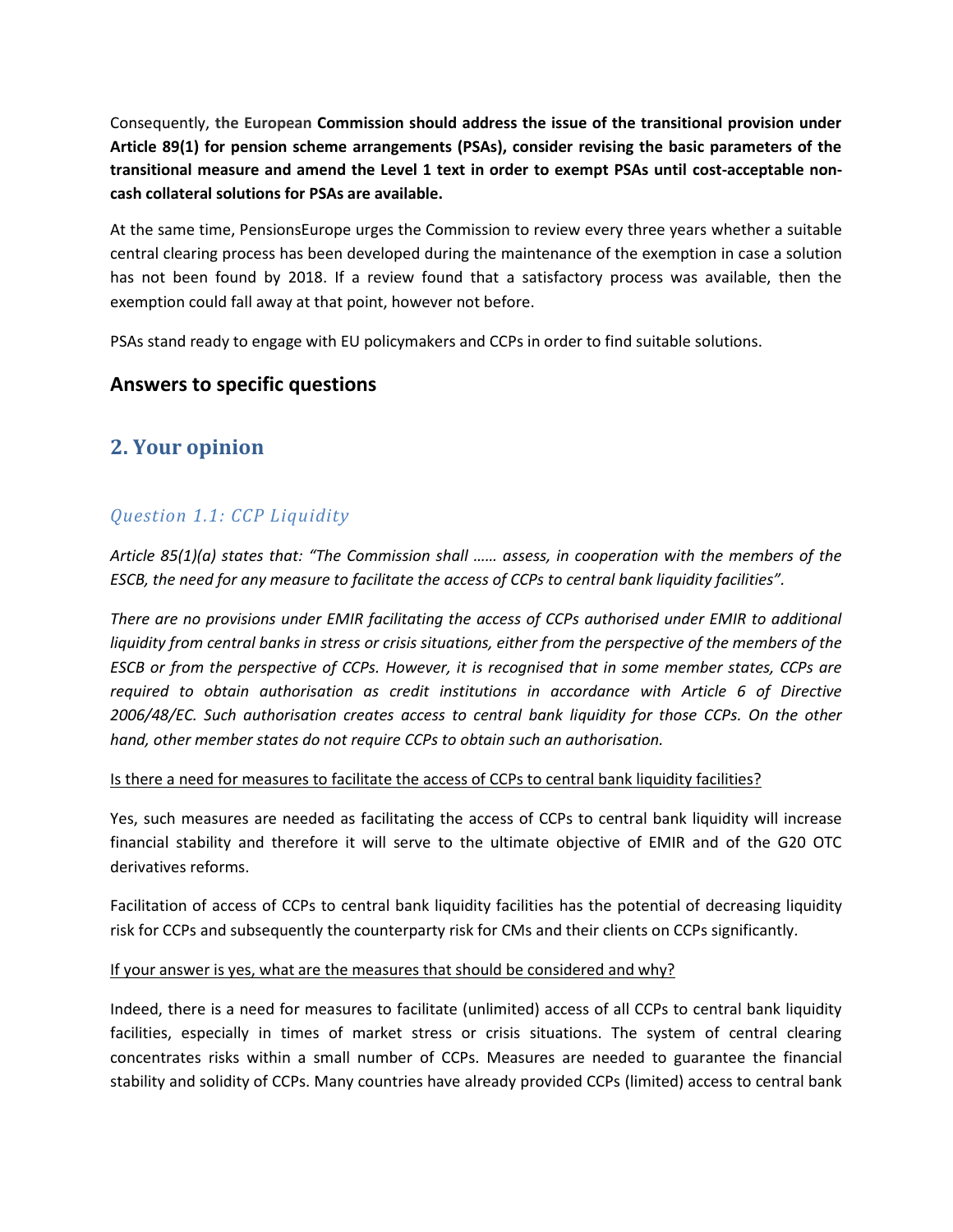liquidity for financial stability reasons, or because certain CCPs have a bank status. Central bank liquidity should however be available to all CCPs.

CCP defaults may lead to VM haircuts, breaking up of positions, or other measures that are likely to significantly and negatively impact CMs and their end users such as PSAs, and of course financial stability. Liquidity problems are among the most realistic threats to CCP stability, but also for example the default of several CMs at once. In reality, the use of the existing default funds by CCPs could prove insufficient to uphold financial stability in Europe. Thus, providing central bank liquidity to CCPs is in the interest of all financial market participants. Without such access, a CCP is likely to rely on a few large (investment) banks, which also might be CMs, and therefore could increase systemic risk.

For end users such as PSAs, contractual arrangements with their CMs define their rights in case of a CCP default. CMs pass as much as possible these (liquidity) risks onto the end user. A CCP or CM default thus has potential detrimental consequences for end users such as PSAs. Enabling CCPs to access central bank liquidity will thus decrease the counterparty risk they pose to other market participants.

## *Question 1.4: Procyclicality*

*Article 85(1)(d) states that: "The Commission shall….assess, in cooperation with ESMA and ESRB, the efficiency of margining requirements to limit procyclicality and the need to define additional intervention capacity in this area."*

*CCPs authorised in the Union must take into account potential procyclical effects when calculating their margin requirements. The specific factors that must be considered to avoid disruptive movements in margin calculations are provided for under Article 41 EMIR and Article 28 of Commission Delegated Regulation (EU) No 153/2013.*

### (a) Are the requirements under Article 41 EMIR and Article 28 Regulation (EU) No 153/2013 adequate to limit procyclical effects on CCPs' financial resources?

Please refer to our answer to question 1.5(b). Please refer to our answer to question 1.5(b). The margin policies of CCPs may mitigate risk from a CCP point of view, but we have concerns about the effect of those policies in stressed market conditions specifically when a CCP would suddenly change its eligibility criteria which could create an obligation to substitute potentially big amounts of securities posted as initial margin with other securities (substitution risk). In general we feel that any sudden material increase of initial margin (or haircuts) and a limitation of the list of assets which are defined as eligible should be avoided.

We also note that EMIR only looks at the relationship between CCPs and its CMs but does not focus on the procyclical risks in the relation between the CM and its clients. Clearing members tend to impose contractual rights on clients in order for them to ask for additional margins, increase haircuts and eligibility criteria at discretion which further restricts the possibilities for clients to meet margin calls thus creating procyclical effects.

If your answer is no, how could they be improved?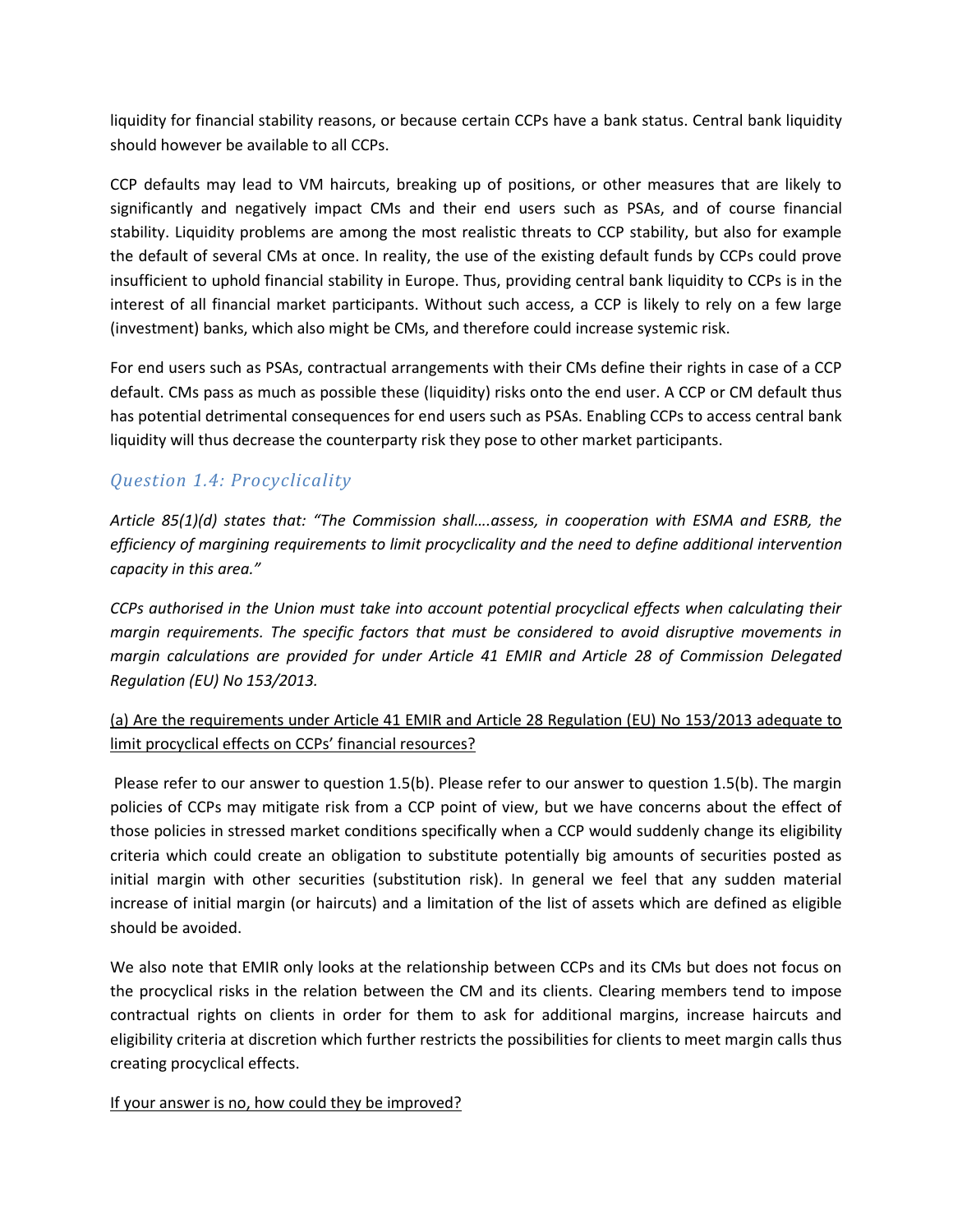### *Question 1.5: CCP Margins and Collateral*

*Article 85(1)(e) states that: "The Commission shall….assess, in cooperation with ESMA the evolution of CCP's policies on collateral margining and securing requirements and their adaptation to the specific activities and risk profiles of their users."*

*Collateral collected by way of initial and variation margin requirements is the primary source of financial resources available to a CCP. Title IV of EMIR and Commission Delegated Regulation (EU) No 153/2013 provide detailed requirements for the calculation of margin levels by CCPs as well as defining the assets that may be considered eligible as collateral.*

#### (a) Have CCPs' policies on collateral and margin developed in a balanced and effective way?

No, as only cash is accepted by CCPs as variation margin.

#### If your answer is no, for what reasons? How could they be improved?

Not with regard to variation margin. CCPs accept only highly liquid assets, generally cash, as collateral to meet variation margin (VM) calls in order to allow for a rapid liquidation in the event of a default. This causes high liquidity risks for PSAs that are generally fully invested. As highlighted in the Commission's report<sup>3</sup> assessing the progress and effort made by CCPs in developing technical solutions for the transfer by pension scheme arrangements of non-cash collateral as variation margins, as well as the need for any measures to facilitate such solution. PSAs generally minimise their cash positions, instead holding higher yielding investments such as securities in order to ensure strong returns for their beneficiaries – retirees (…)" and therefore "the costs of central clearing would therefore ultimately reduce the retirement income of the relevant pensioners if PSAs were required to post cash to meet VM calls".

In order to post VM for cleared OTC derivatives, PSAs need to obtain cash. Selling assets to generate cash would cause a performance drag on PSAs. By entering the repo markets to generate cash, PSAs will also become exposed to counterparty credit risk under those repos, and this goes against EMIR's ultimate goals. PSAs are generally fully invested and would be faced with a high liquidity risk in stress scenarios when repo markets don't function well.

Three years after the introduction of the transition period for PSAs, CCPs have not yet been able to develop adequate technical solutions for the transfer of non-cash collateral to meet VM calls and that as noted by the Commission's report "the adverse effect of centrally clearing derivative contracts on the retirement benefits of future pensioners remains unchanged."

 $3$  Idem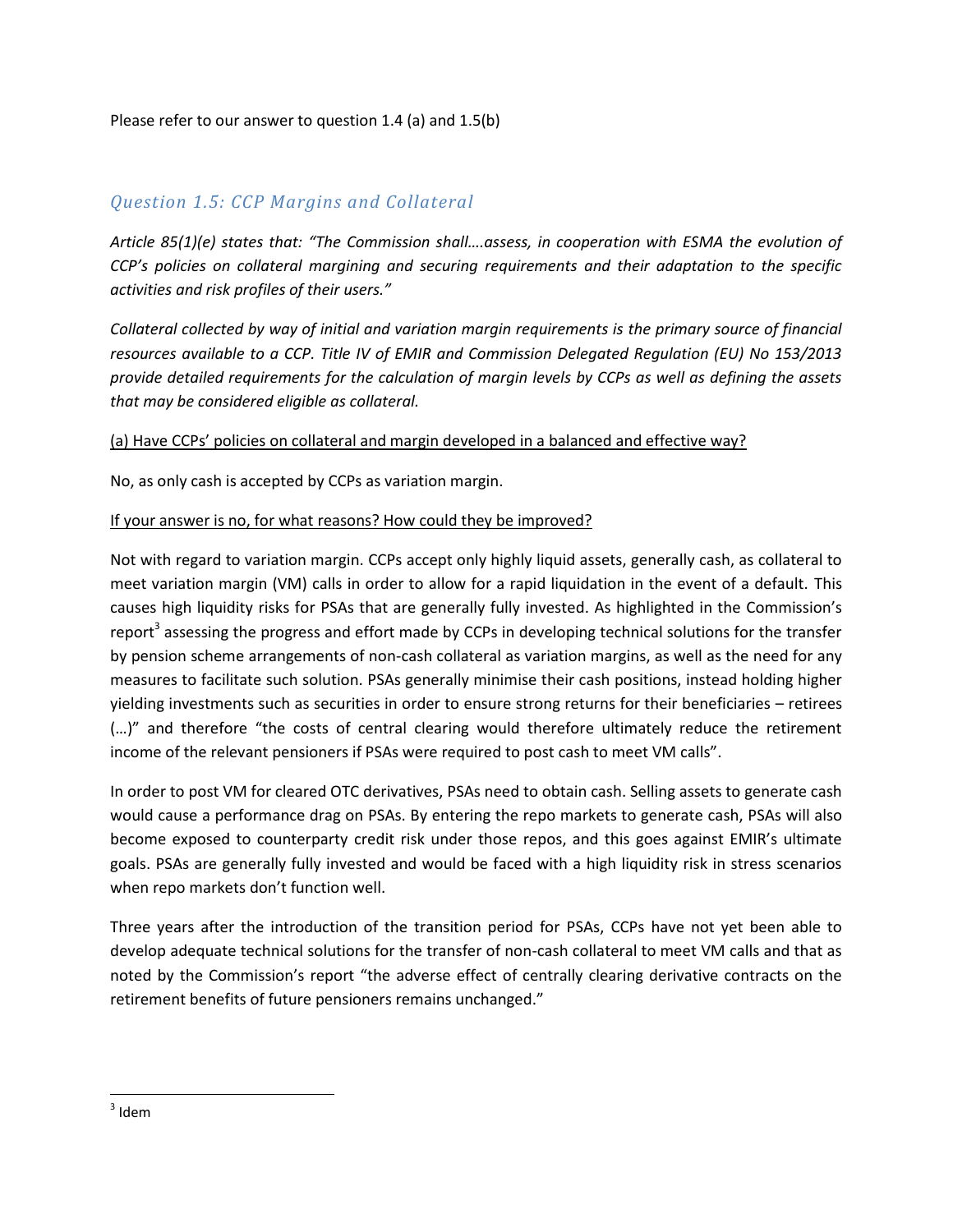A repo service is still under development, however the viability of such services in the future remains unpredictable. Also, as noted by the Commission, "at this stage of development, the costs for PSAs of using the potential repo service are unknown".

In addition to this, any of the alternative solutions to the repo services including collateral transformation by CCPs, Direct acceptance of non-cash assets with pass through to receivers of VM, Acceptance of non-cash assets with security interest passed through to receivers of VM, Quad-party collateral for VM security interest and Collateral Transformation by Clearing Members would have an impact on IOPRs' yields and would inhibitive costs.

PensionsEurope disagrees that a combination of collateral transformation could work as a solution neither that, in absence of a solution, PSAs should be required to substitute securities for cash in order to maintain a sufficient cash buffer to meet potential VM calls, from August 2018 at the latest.

PensionsEurope is of the view that the European Commission should extend further the exemption period for PSAs until an acceptable solution for PSAs has been found for the non cash VM issue. During the duration of the exemption, the PSAs sector will be open to discuss with CCPs suitable solutions in order to solve all issues with cash variation margin. Measures such as allowing PSAs to post assets (securities) for variation margin purpose by mandating CCPs to accept these assets or developing a guaranteed repo service offered by CCP's to PSAs should be considered.

With respect to Initial Margin, PensionsEurope's Members note that creditworthiness is not taken into account. This means that a highly leveraged risk taking institution has to post the same amount of initial margin as a non-leveraged pension fund would. Furthermore bigger pension funds are likely to face CCP multipliers which mandate them to post even more initial margin than the risk taking institutions because of the size of their positions.

## (b) Is the spectrum of eligible collateral appropriate to strike the right balance between the liquidity needs of the CCP and its participants?

Not for variation margin.

### If your answer is no, for what reasons? How could it be improved?

Although EMIR does not prescribe it, CCPs require cash-only variation margin to be posted to them. In market stress scenarios, PSAs may not be able to raise or transform enough cash to meet their VM calls and thus face a substantial liquidity risk. Although the PSA would still be solvent, this could lead to the closing out of positions and cause pro-cyclical effects. We urge the Commission to consider the procyclical effects and liquidity risk for PSAs of limiting the posting of VM to cash only.

It should be noted again that according to the research report adopted by the European Commission on 3 February 2015, "the cumulative cost in the 100 bps simulation is up to 3.1 per cent of [retirement]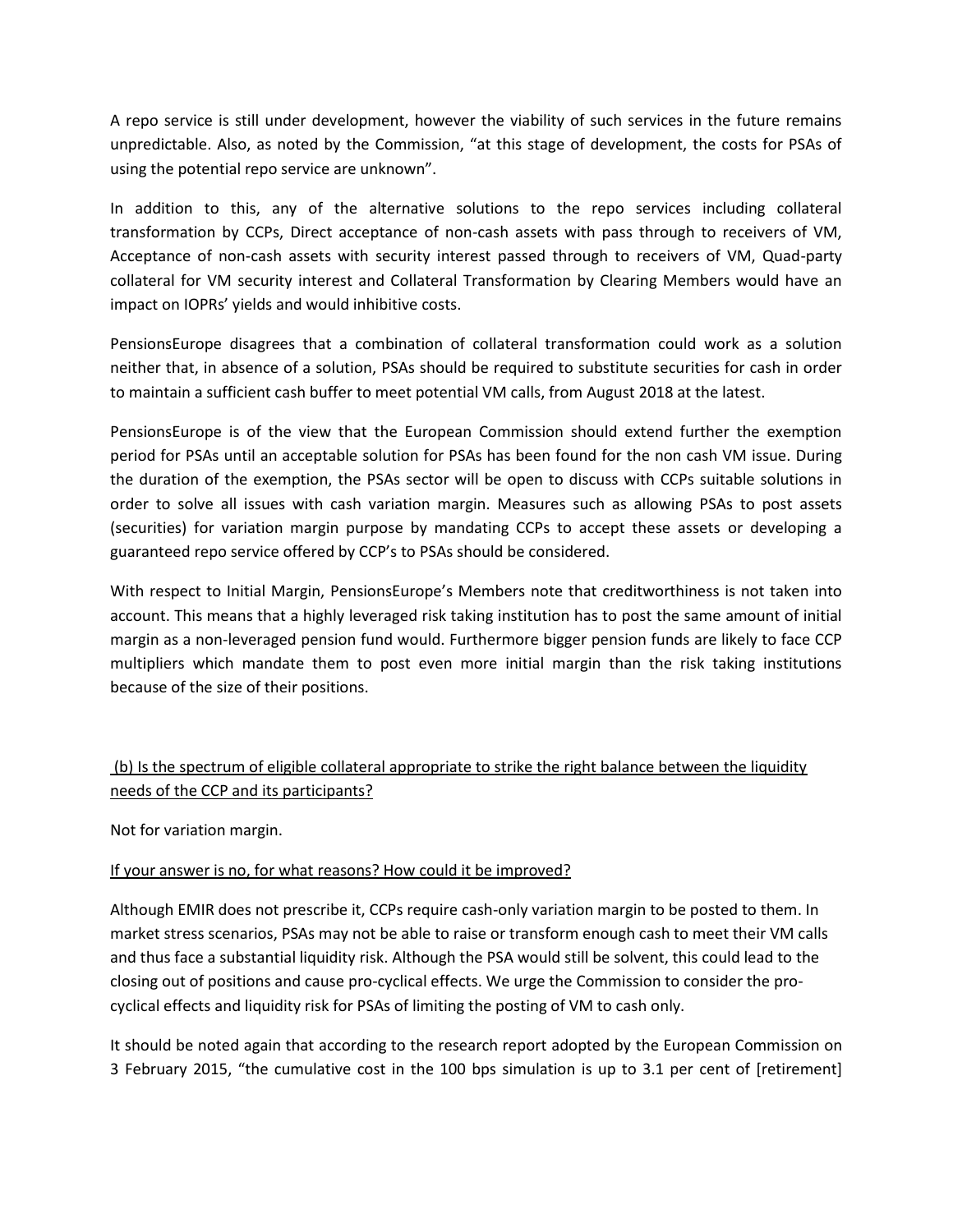incomes in the Netherlands and 2.3 per cent in the UK. The estimated impact across the EU28 is a 1.1– 2.2 per cent reduction".

Furthermore, as institutional investors with a long term investment horizon, PSAs aim to be fullyinvested. As such, holding cash for collateral/VM purposes reduces the amount of capital they can "put to work" in the real economy – the latter being a major objective of the Commission's CMU initiative. The current collateral policies limit the extent to which PSAs can invest in a long term way and reduces their options with regard to the Capital Markets Union's initiative. Holding larger amounts of cash will reduce PSAs' return on investment. This return on investment is needed to provide retirement income to their beneficiaries.

## **Part II - General questions**

## *Question 2.2: Clearing Obligations*

*Under EMIR, OTC derivatives transactions that have been declared subject to a clearing obligation must be cleared centrally through a CCP authorised or recognised in the Union. ESMA has proposed a first set of mandatory clearing obligations for interest rate swaps which are yet to come into force. Counterparties are therefore in the process of preparing to meet the clearing obligation, to the extent that their OTC derivatives contracts are in scope of the requirements.*

(a) With respect to access to clearing for counterparties that intend to clear directly or indirectly as clients; are there any unforeseen difficulties that have arisen with respect to establishing client clearing relationships in accordance with EMIR?

Yes, PensionsEurope's members have observed a cease or reduction of clearing activities by clearing members. Consequently, the choice of services of clearing members is very limited and this entails that users are often obliged to accept unfavorable conditions and bigger risks are created for financial stability.

PSAs notice that there are issues with the clearing capacity. Because PSAs typically have large long dated one directional position they would have to clear very large portfolios while the required amount of clearing capacity is often not available. Moreover, typically clearing members are not contractually obliged to accept derivative transactions for clearing within the clearing arrangement which leads to t significant uncertainty to the access to central clearing. Although understandably, the CM's ability to terminate the clearing agreement upon a certain time's notice as part of a complete termination of its clearing business will result in additional uncertainty to such availability in a market where the numbers of CM is limited and declining. Consequently PensionsEurope would like to call on the Commission to investigate whether the amount of clearing capacity that end users require is actually available at CM and CCP level and how Capital Requirements Regulation (CRR) interlink with EMIR. CRR creates serious issues regarding the access to central clearing as it makes it economically prohibitive from a capital perspective for clearing members to offer clearing services to clients. Given the fact that EMIR intends to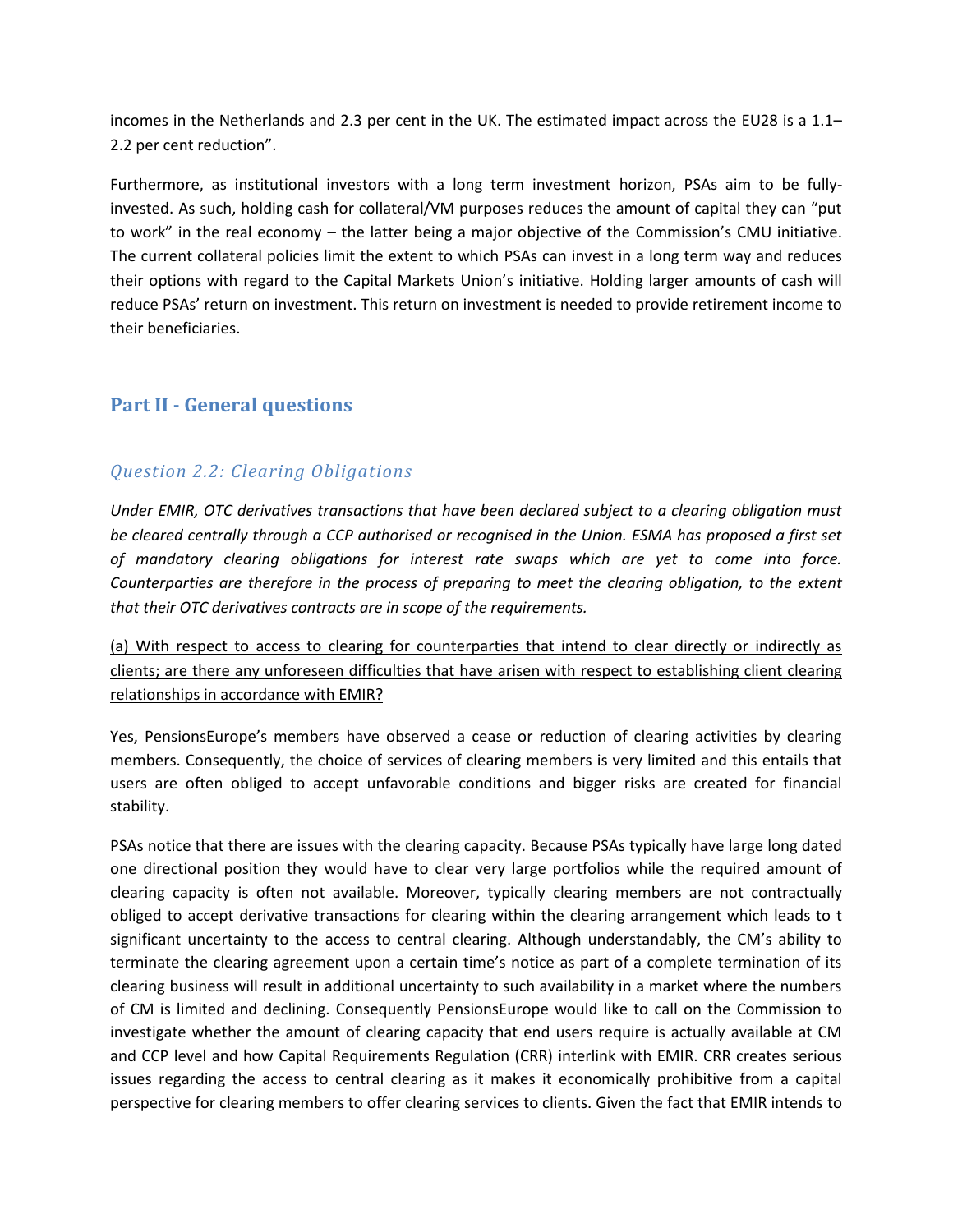implement a clearing obligation for market participants, the capital rules should not discourage offering such services.

### If your answer is yes, please provide evidence or specific examples. How could these be addressed?

PSAs have very limited direct access to CCP's, due to difficulty to fulfil for PSAs such as the default contribution, valuing of big portfolios, bidding on portfolios etc., and they must appoint clearing members to clear OTC derivatives. This causes several issues for PSAs:

### 1. Limited number of CCPs and CMs

Only a limited number of CCPs and CMs currently service the market for central clearing services. Clearing houses set high requirements (e.g. systems requirements, intellectual capital, etc.) to CMs, which results in a limited number of available CMs to the market. CMs have stepped away from offering clearing due to regulation like CRDIV (leverage ratio punitive to client clearing), which will most probably reduce the already limited amount of CMs that offering client clearing even more. CMs that offer client clearing will be even more selective who they want to provide the clearing services. This will create concentration risks for market participants.

Nonetheless, availability of clearing members is necessary for access to the OTC derivatives markets. It is not sure that the clearing capacity required by end users is available at the level of CCPs and CMs. Therefore, the Commission should investigate whether there is enough capacity for the market to meet their clearing obligations. In doing so, it should take into account that additional limits are needed in case of defaults, to enable porting. International harmonisation, i.e. the mutual recognition of regimes, is likely to positively impact clearing capacity.

### 2. Limtied access to clearing members and adverse clearing conditions

For some PSAs it is difficult to get access to clearing members. Small and medium sized PSAs are therefore dependent on 'indirect client arrangements'. As such they make use of a bigger end user (e.g. a bank) that does have direct clearing access to a CM. Indirect client arrangements are still under development, and therefore this issue needs further attention and investigation.

The number of clearing members that offer clearing services is low and declining. As a consequence, the market for clearing services is not healthy and competitive which further deteriorates the negotiation position of (especially smaller) PSAs. Some PSAs experience difficulty finding clearing members that are willing to offer their clearing services on reasonable terms or at all. This may force PSAs and other end users to accept unmanageable risks and higher cost levels. Clearing members impose additional conditions, on top of the conditions of the relevant CCP, such as with respect to clearing limits, additional collateral, haircuts, termination rights, etc. Although understandably, the CM's ability to terminate the clearing agreement upon a certain time's notice as part of a complete termination of its clearing business will result in additional uncertainty to such availability in a market where the numbers of CM is limited and declining.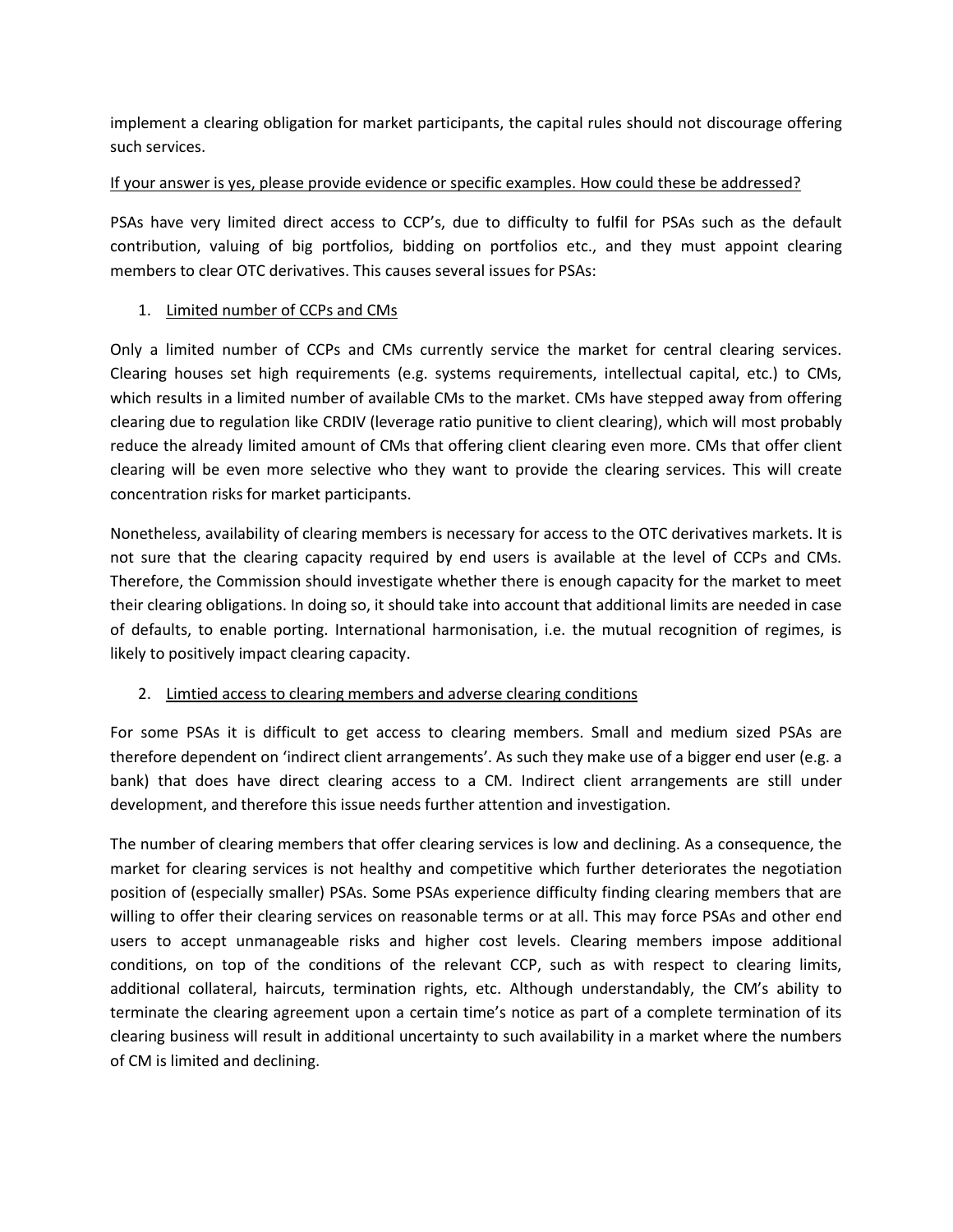End users are limited in clearing by the risk limits that are set by CMs, and in turn by CCPs for CMs. CMs are often reluctant to allocate sufficient clearing limits to PSAs. Due to PSAs' large one-directional positions, used to mitigate/hedge investment risks, they tend to have large portfolios that need clearing. Not only do CMs retain the right to refuse clearing, they also retain the right to decrease clearing limits on relatively short notice. In times of stress, PSAs cannot be certain of clearing options.

In the contractual agreement CMs reserve the right to terminate the relationship within a certain timeframe without a reason. With a limited amount of clearing members this cause problems for high users of derivatives to port to another clearing member taking into account that CM do not guarantee porting in of the whole position.

### 3. Interlinkage with CRD IV/CRR

Although PSAs are exempt from the clearing obligation, their counterparties have a strong clearing incentive under the CRR. Banks can apply a much lower risk weighing to cleared OTC derivatives, than to non-cleared OTC derivatives. PSAs do not have the same clearing incentive, which creates a misalignment of interest between banks and PSAs. Some PSAs anticipate a divergence between the pricing of cleared and non-cleared OTC derivatives, the reality of which could ultimately force PSAs to start clearing OTC derivatives. As stated in our answer under question 1.5., this would have negative consequences for pension outcomes in case the cash VM requirement is maintained and no viable solution is in place for PSAs.

Banks are also anticipating the leverage ratio under CRD IV, which causes them to be more reluctant to enter into new OTC derivatives transactions. The different requirements create (dis)incentives that are inconsistent and incoherent, and in case of CRR even surrounded with ambiguity. We therefore welcome the European Commission's consultation of stakeholders on the "possible impact of the CRR and CRD IV on bank financing of the economy" and urge the Commission to analyze the impact of capital requirements across the spectrum of European regulation.

For a clearing exemption to be effective, sufficient liquidity is required in the non-cleared markets. CRD IV/CRR should not undermine these markets in forcing parties into clearing through economic incentives (capital requirements). For example, the CVA-charge exemption for non-cleared transactions with PSAs should remain in place.

### (b) Are there any other significant ongoing impediments or unintended consequences with respect to preparing to meet clearing obligations generally in accordance with Article 4 of EMIR?

Yes.

### If your answer is yes, please provide evidence or specific examples. How could these be addressed?

The clearing obligation may lower credit risk to some extent, but introduces significant liquidity issues for PSAs. The CRR liquidity coverage ratio and net stable funding ratio for credit institutions increases liquidity risk as repo markets shrink while they are increasingly necessary. The CRR encourages the use of cash VM for non-cleared OTC derivatives, which adds to the liquidity risks. The Commission should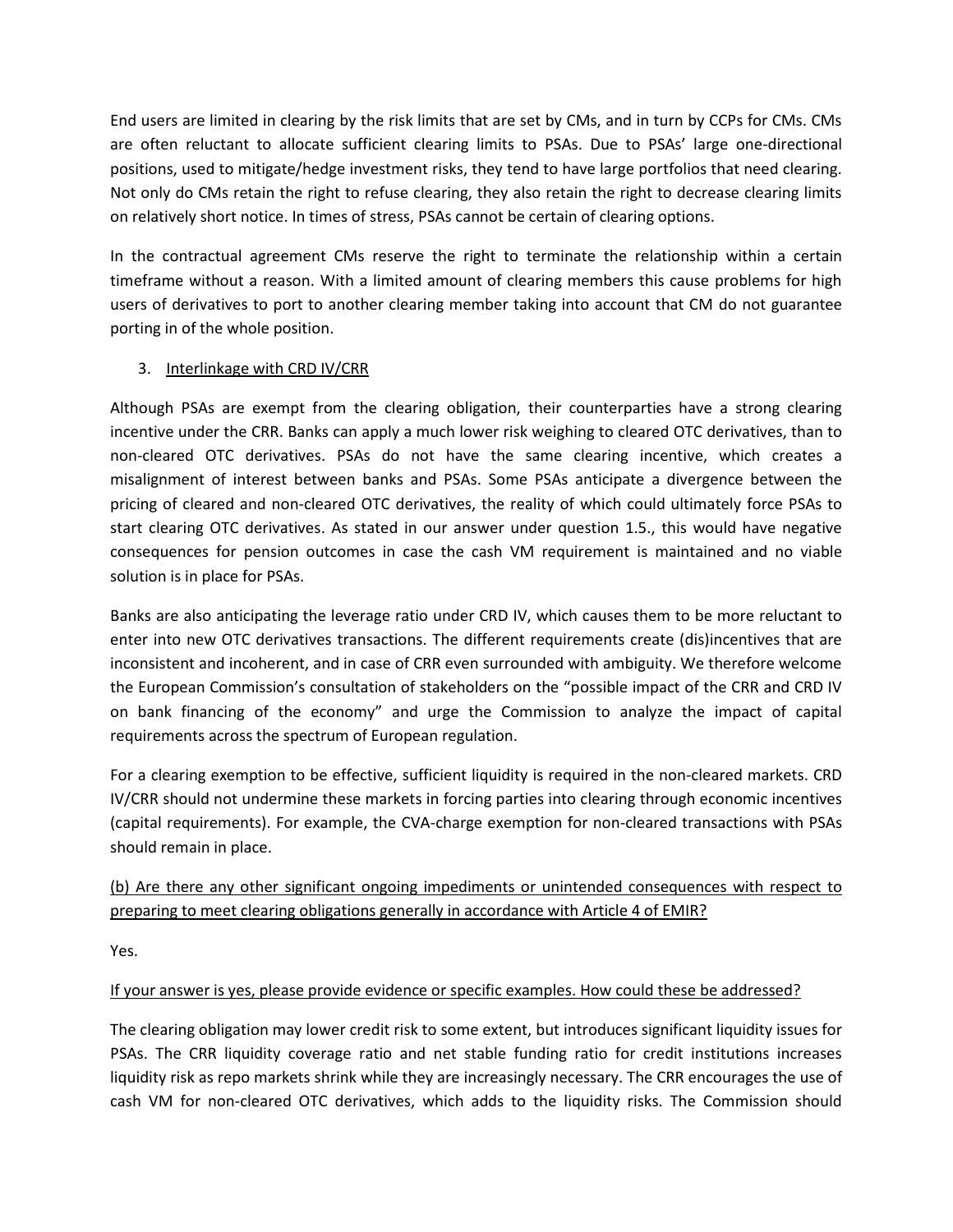therefore assess the cumulative impact of regulation on both the bilateral and cleared derivatives markets, and the liquidity risks they impose on end users.

### *Question 2.3: Trade reporting*

*Mandatory reporting of all derivative transactions to trade repositories came into effect in February*  2014. The Commission services are interested in understanding the experiences of reporting *counterparties and trade repositories, as well as national competent authorities, in implementing these requirements. As noted above, ESMA recently conducted its own consultation on amended versions of these standards. This consultation does therefore not seek any views with respect to the content of either Regulation No. 148/2013 and Regulation No. 1247/2012 nor the proposed amended versions.*

### Are there any other significant ongoing impediments or unintended consequences with respect to meeting trade reporting obligations in accordance with Article 9 of EMIR?

Yes.

#### If your answer is yes, please provide evidence or specific examples. How could these be addressed?

The trade reporting obligations are costly to implement for end users. Operational burdens are high and at the same time, the reported data often lacks quality, as errors are still common. In the United States, data reporting quality was improved by having brokers report on trades instead of end users. This option could be considered under EMIR. The matter could be resolved in a similar way to Article 25 MiFID I, which waives the reporting obligation if transactions are reported to the competent authority by a trading platform or an approved trade-matching or reporting system.

#### **Examples specific unintended consequences are:**

UTI generation and dissemination

It is difficult to agree with counterparties on UTIs and the way in which the UTIs are provided. Different parties make use of a variety of ICT systems, as market standards have not (sufficiently) developed.

Article 9 EMIR requires that all derivative transactions are assigned an UTI in order to avoid duplications and to ensure that they can be accurately identified. However, EMIR does not determine which counterparty of a derivative transaction must generate the UTI, essentially leaving market participants to decide it on their own. As a result, and although EMIR's reporting obligation entered into force on 12 February 2014, several PensionsEurope's Members continue experiencing significant difficulties to orderly and timely fulfill their reporting obligations. This is essentially due to the absence of uniform and enforceable standards applicable to the generation and retrieval of UTIs.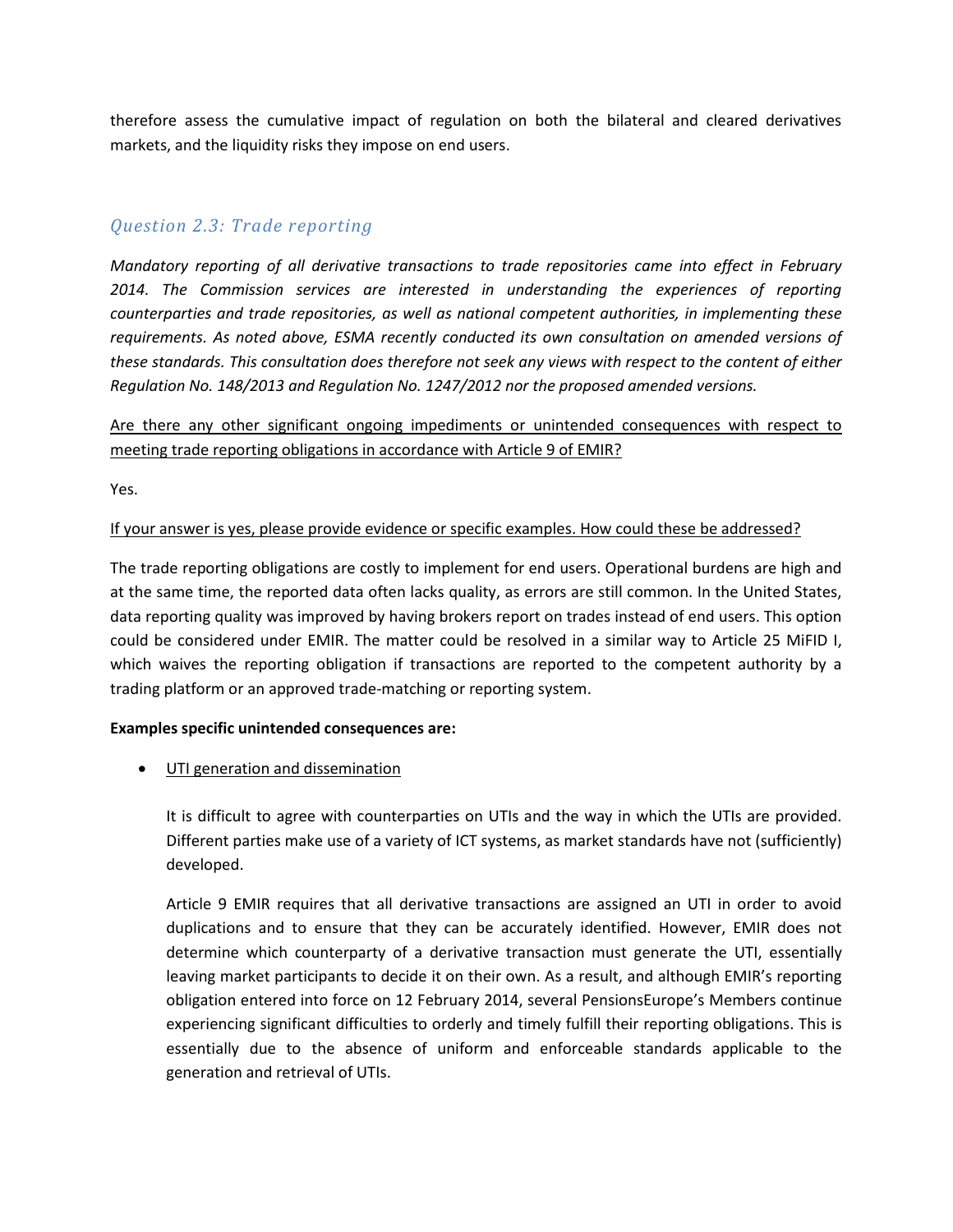Most PensionsEurope's Members, similar to the majority of other buy-side counterparties, have opted for UTI generation by the sell side when bilaterally trading OTC derivatives. However, experience has shown that the UTI generation of these kinds of trades on the one hand, and meeting the reporting deadline on the other, is still far from being satisfactory<sup>[1]</sup>. PSAs and their asset managers are experiencing serious difficulties to obtain the proper UTI in time. Often the UTI is generated with significant delays. The entrance into force of the valuation reporting requirement on 12 August 2014 has aggravated this situation.

ESMA's not-binding guidelines on this matter<sup>[2]</sup> have proven to be insufficient. We would therefore kindly ask you to issue additional standards to resolve this situation. In particular, we suggest focusing your attention on the following areas:

- UTI generation: In those derivative transactions that are not subject to specific arrangements between the counterparties and which do not take place on exchange trading platforms automatically generating UTI's, sell-side counterparties should bear the responsibility of generating the UTI and sharing it with their counterparties.
- **Diamage 1** Valuation reporting: This new reporting requirement significantly increases the reporting complexity and therefore leads to further delays and compliance difficulties. Due to the problems experienced in trade repository reporting up to date, the valuation reporting requirement should be postponed until the new clear and unambiguous processes and rules are in place.
- **Trade repositories:** These institutions have a central role / position in the trade reporting process. We consider that the Commission should (jointly) work together with the trade repositories in order to enhance their functions and responsibilities on the UTI generation process.

### FX definition

There is no clarity on how to define FX spot transactions. We urge the Commission not to impose a back loading of obligations because of a retro-active effect of a future definition.

### Mapping TR versus EMIR

Trade repositories should be asked to make sure that their systems incorporate the data fields required under EMIR , in order to enable clients to easily map the TR and EMIR data fields. At present this is very difficult.

#### Reporting timing

 $\overline{a}$ 

<sup>&</sup>lt;sup>[1]</sup> See Article "Missing UTIs will cause reporting chaos, corporates warn", Risk.net, 6 February 2014 [\[Link\]](http://www.risk.net/risk-magazine/news/2326870/missing-utis-will-cause-reporting-chaos-corporates-warn)

<sup>&</sup>lt;sup>[2]</sup> ESMA, EMIR Questions and Answers, 10 July 2014 [\[Link\]](http://www.esma.europa.eu/system/files/2014-815.pdf)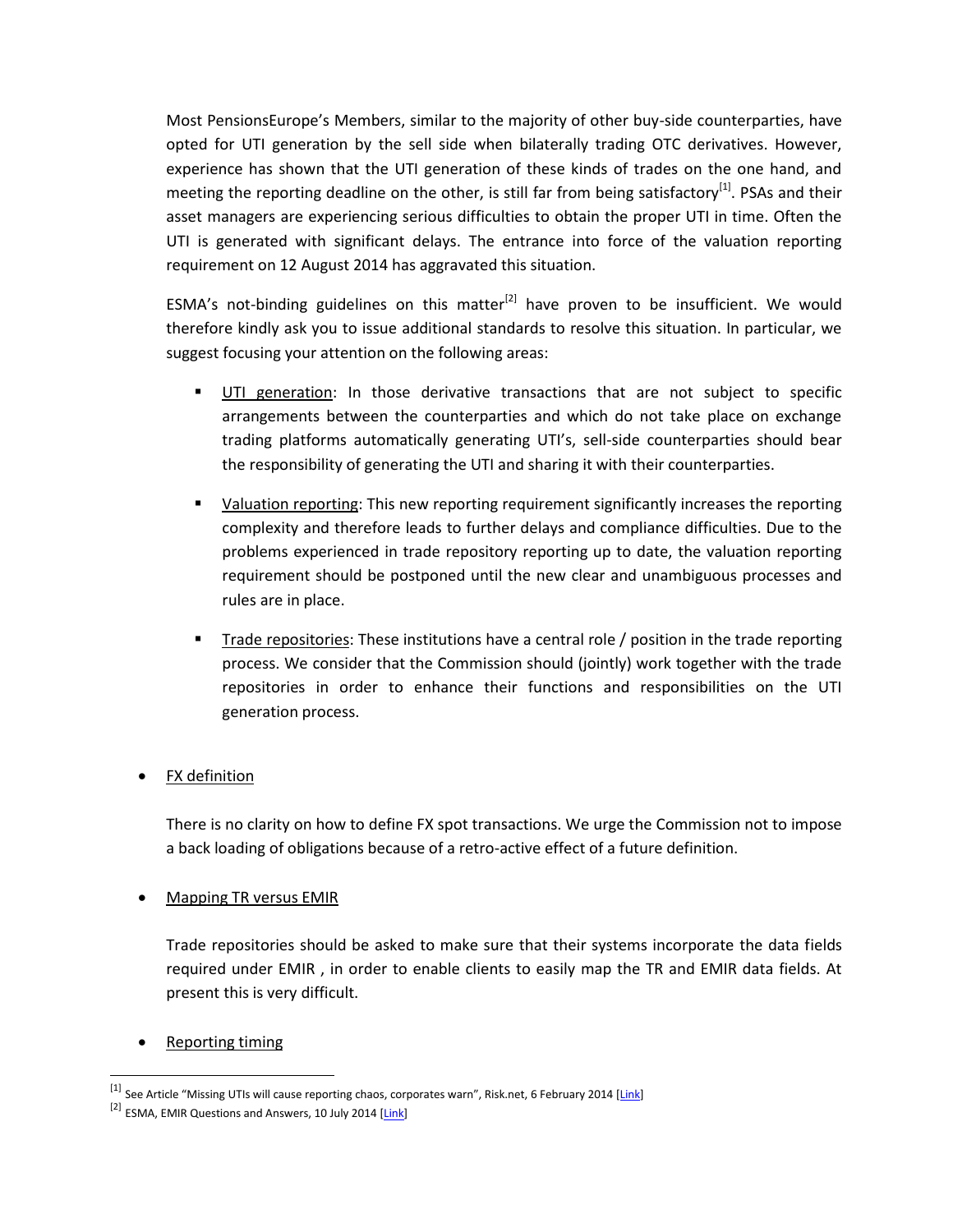T+1 reporting can be challenging if a chain of intermediaries in different time zones are involved. The definition of Business Day needs clarification.

## *Question 2.4: Risk Mitigation Techniques*

*Risk mitigation techniques are provided for under Articles 11(1) and 11(2) of EMIR and further defined in Commission Delegated Regulation (EU) No 149/2013. Risk mitigation techniques began entering into force in March 2013 and apply to OTC derivative transactions that are not centrally cleared. They include obligations with respect to transaction confirmation, transaction valuation, portfolio reconciliation, portfolio compression and dispute resolution.*

Are there any significant ongoing impediments or unintended consequences with respect to meeting risk mitigation obligations in accordance with Articles 11(1) and (2) of EMIR?

Yes.

### If your answer is yes, please provide evidence or specific examples. How could these be addressed?

In general, risk mitigation techniques function quite well. There are some concerns regarding dispute resolution. End users need to be able to check margin calls for accuracy. Some disputes are hard to resolve because different internal valuation models are used, which are often not publicly disclosed. This issue will become all the more relevant when the obligation to exchange bilateral IM enters into force for larger market participants. The Commission could help by incentivising the use of standardised publicly disclosed valuation models.

## *Question 2.5: Exhange of Collateral*

*Article 11(3) of EMIR mandates the bilateral exchange of collateral for OTC derivative contracts that are not centrally cleared. Article 11(15) mandates the ESAs to further define this requirement, including the levels and type of collateral and segregation arrangements required. The ESAs consulted publically on their draft proposals in the summer of 2014.*

*The ESA are now in the process of finalising these draft Regulatory Technical Standards. It is therefore recognised that the final requirements are not fully certain at this stage. The Commission services are not seeking comment on the content on the proposed rules published by the ESAs. Nonetheless the Commission services welcome any views from stakeholders on implementation issues experienced to date.*

Are there any significant ongoing impediments or unintended consequences anticipated with respect to meeting obligations to exchange collateral in accordance with Article 11(3) under EMIR?

Yes.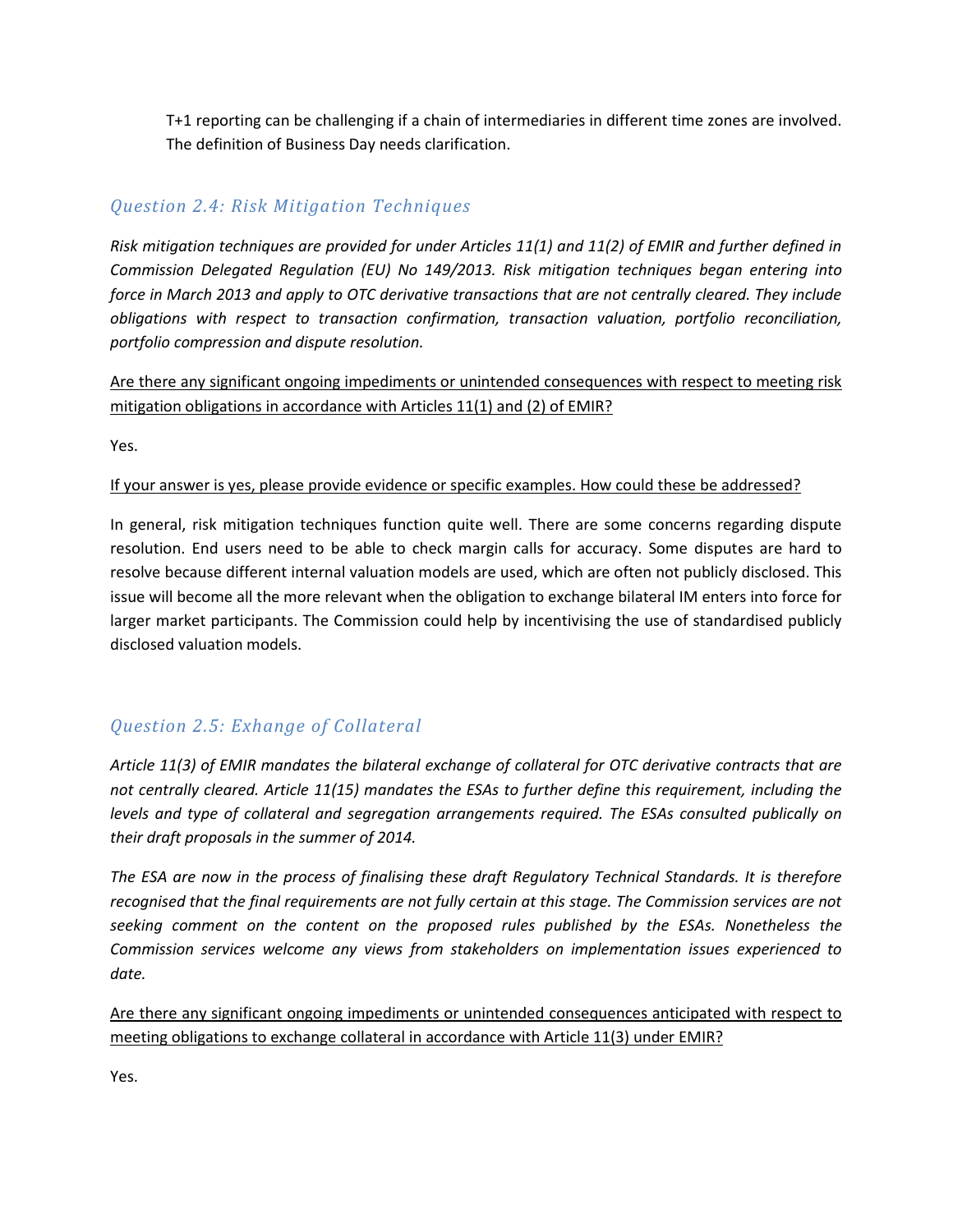#### If your answer is yes, please provide evidence or specific examples. How could these be addressed?

Broker-dealers are expected to prefer their internal models, which end users could be pushed to use by favourable pricing. This could lead to a wide variety of initial margin models being used in the market and which are bilaterally agreed upon by counterparties. Implementation processes would become burdensome and costly. Adequate market standards could prevent additional costs to counterparties.

In its Second Consultation ESMA recognises that obtaining legal opinions may lead to an excessively burdensome process. There needs to be sufficient legal assurance regarding the effectiveness and enforceability of the segregation structures. The use of standardised documentation and generic legal opinions published with respect to the relevant countries and custodians/(I)CSDs would help tackle these issues. In reality most custodians/(I)CSDs provide standard (triparty) documentation. Publication of standardised opinions regarding their documentation by custodians/(I)CSDs would be positive. In addition, industry bodies could publish additional opinions with respect to the various countries.

### *Question 2.8: Requirements for CCPs*

*Titles IV and V of EMIR set out detailed and uniform prudential and business conduct requirements for all CCPs operating in the Union. CCPs operating prior to EMIR's entry into force are required to obtain authorisation in accordance with the new requirements of EMIR, through the EU supervisory college process.*

(b) Are the requirements of Titles IV and V sufficiently robust to ensure appropriate levels of risk management and client asset protection with respect to EU CCPs and their participants?

No.

### If your answer is no, for what reasons? How could they be improved?

One of the most important shortcomings and concerns to end users is the lack of guaranteed portability. Most PSAs are skeptical about the feasibility of default porting. The lack of clearing capacity and clearing certainty also means that portability is not a viable option that can be contractually agreed as envisaged in the current EMIR text.

In case of a default, a PSAs' portfolio of cleared OTC-derivatives would have to be ported to one single other CM, in one set. This would require that end users open multiple accounts with different CMs in order to be able to port every portfolio, should a CM default. If a PSA cannot port, it would lose market exposure and find itself at risk of potentially large losses. This situation further increases demand for the limited amount of CMs available, resulting in higher prices and costs for PSAs.

Before recognising non-EU CCPs as qualified CCPs, segregation possibilities – especially individual client segregation – should be taken into account.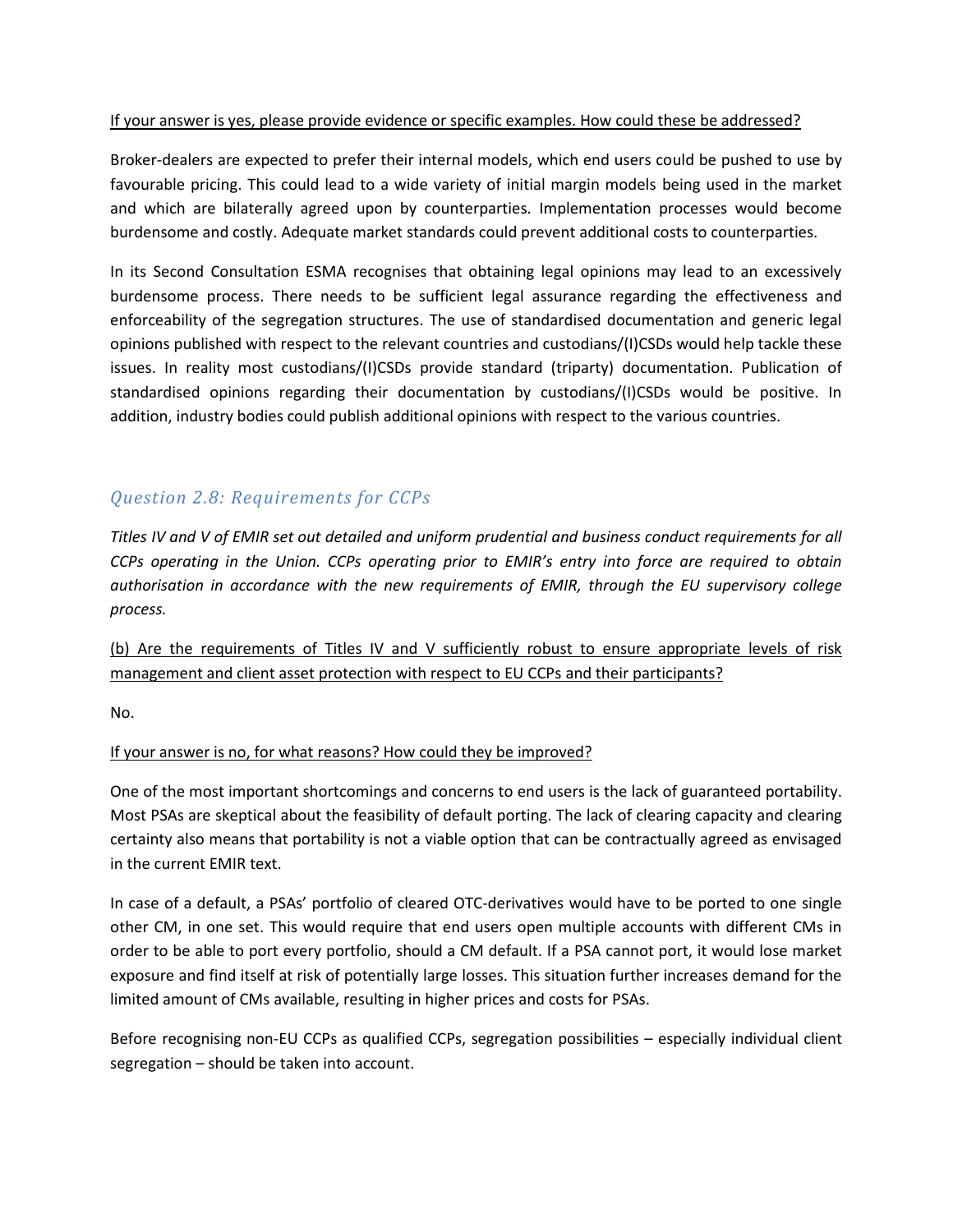## *Question 2.10: Additional Stakeholder Feedback*

*In addition to the questions set out above, the Commission services welcome feedback from stakeholders on any additional issues or unintended consequences that have arisen during the implementation of EMIR which are not covered by those questions.*

Are there any significant ongoing impediments or unintended consequences with respect to any requirements or provisions under EMIR and not referenced in the preceding questions that have arisen during implementation?

Yes.

### If your answer is yes, please provide evidence or specific examples. How could these be addressed?

The recognition of the special position of PSAs has been translated via the 3-years exemption from the clearing obligation of OTC derivatives. The Commission has proposed to extend this exemption by 2 more years (until August 2017) to provide Central Counterparties (CCP) enough time to find an alternative to cash variation margin. PSAs are fully invested which means that in principle no cash pool is available to post as variation margin. They minimise their allocations to cash in order to maximise return and efficiency for pensioners. Cash variation margin makes PSAs highly dependent on the repo market or other forms of collateral transformation. It is highly uncertain if these markets are still open and liquid in times of stress when liquidity is needed most. Nowadays banks use the repo market for funding, but Basel III regulation restricts the use of the repo market. This makes it doubtful banks will (be able to) provide liquidity to the repo market under all circumstances. Finally, using repos would introduce other risks including counterparty credit risk, liquidity risk and roll (or maturity transformation) risk.

As the undesired consequences for PSAs are not yet solved, PensionsEurope call on the Commission to reconsider whether the market can propose fit for purpose clearing solutions meeting the needs of PSAs and to require that CCPs accept a wide range of non-cash assets as collateral to meet Variation Margins.

PensionsEurope's calls on the Commission to maintain the exemption for PSAs from the central clearing obligation in place until a suitable clearing solution has been found. The market has not yet developed a practicable and efficient process for central clearing of PSA's OTC derivative transactions. In addition to this, the existing exemption has not delivered a relief from mandatory clearing for three to six years as originally envisaged, as the clearing obligation is still not effective.

Consequently, PensionsEurope's Members call on the European Commission to address the issue of the transitional provision under Article 89(1) for pension scheme arrangements (PSAs), consider revising the basic parameters of the transitional measure and amend the Level 1 text in order to exempt PSAs until non-cash collateral solutions for PSAs are available.

PensionsEurope urge the Commission to review on an ongoing basis the suitability of the central clearing solution for PSA. If a review determines that a satisfactory solution is available, then the exemption could fall away at that point, however not before.